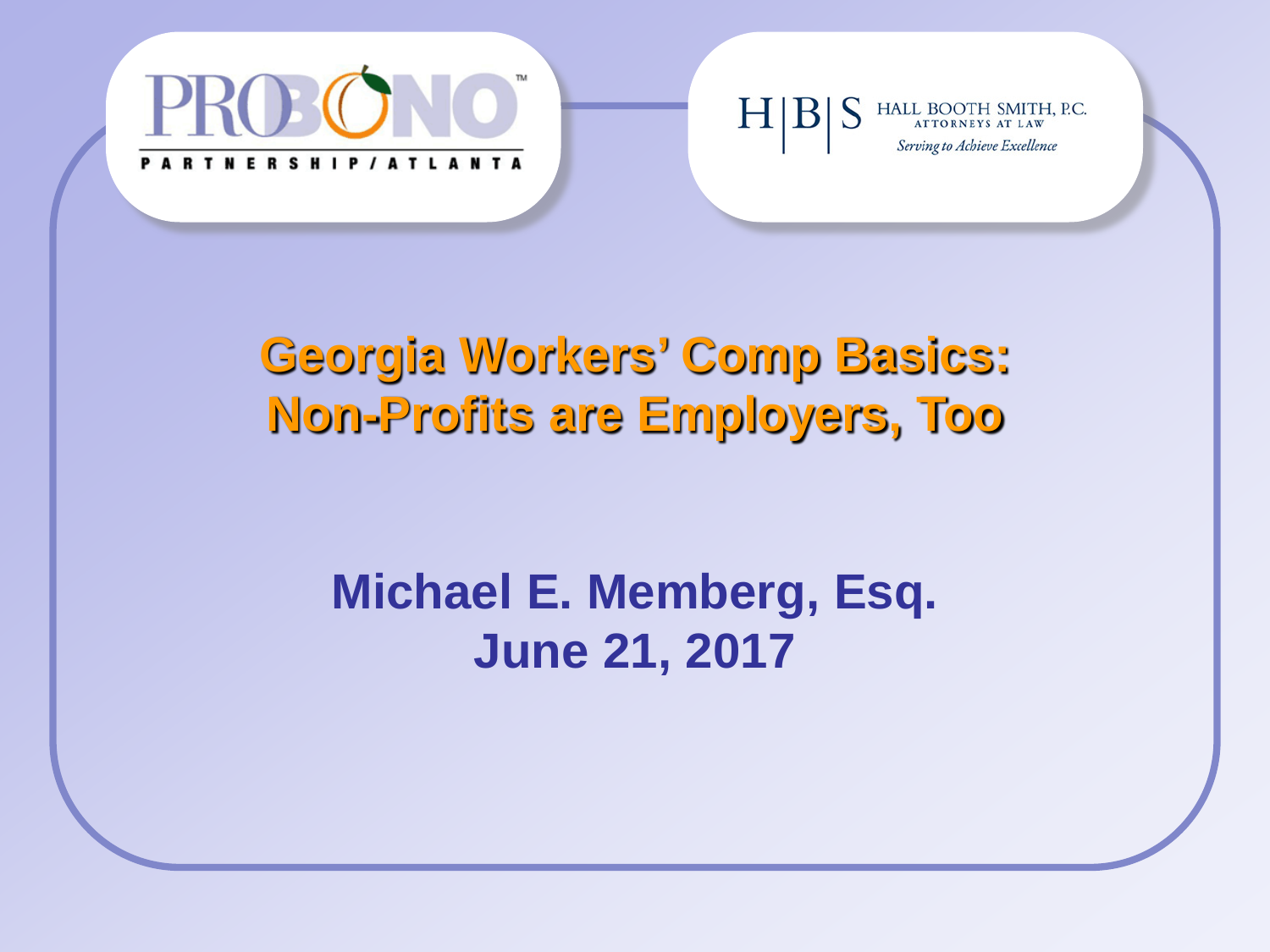

# **Mission of Pro Bono Partnership of Atlanta:**

To maximize the impact of pro bono engagement by connecting a network of attorneys with nonprofits in need of free business legal services.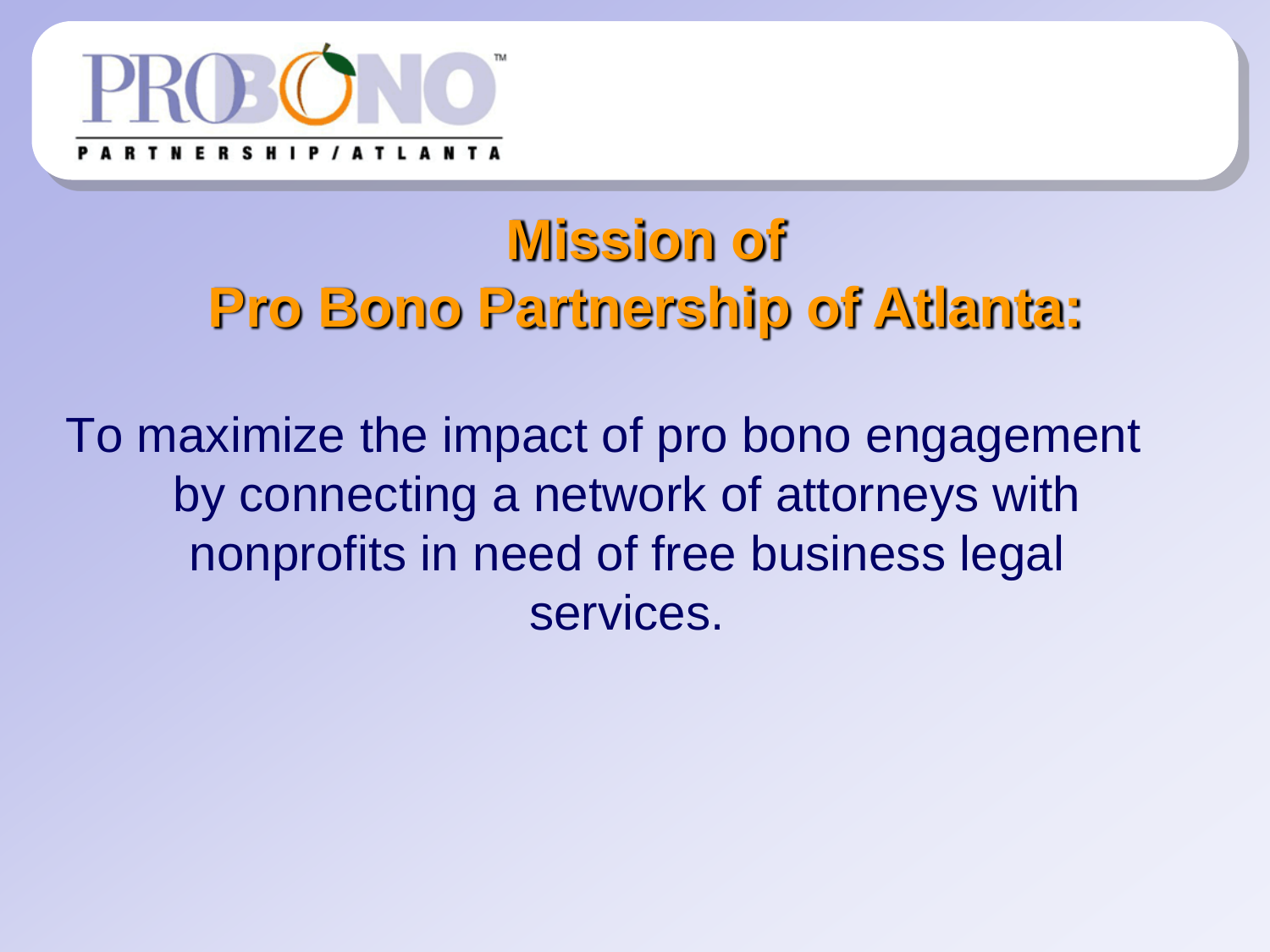

# **Pro Bono Partnership of Atlanta Eligibility & Other Information**

- $\triangleright$  In order to be a client of Pro Bono Partnership of Atlanta, an organization must:
	- $\checkmark$  Be a 501(c)(3) nonprofit.
	- $\checkmark$  Be located in or serve the greater Atlanta area.
	- $\checkmark$  Serve low-income or disadvantaged individuals.
	- $\checkmark$  Be unable to afford legal services.
- *Visit us on the web at* www.pbpatl.org
- $\triangleright$  We host free monthly webinars on legal topics for nonprofits
	- $\checkmark$  To view upcoming webinars or workshops, visit the Workshops [Page](http://www.pbpatl.org/for-nonprofits/workshops-and-webcasts) on our website
	- Join our mailing list by emailing rla@pbpatl.org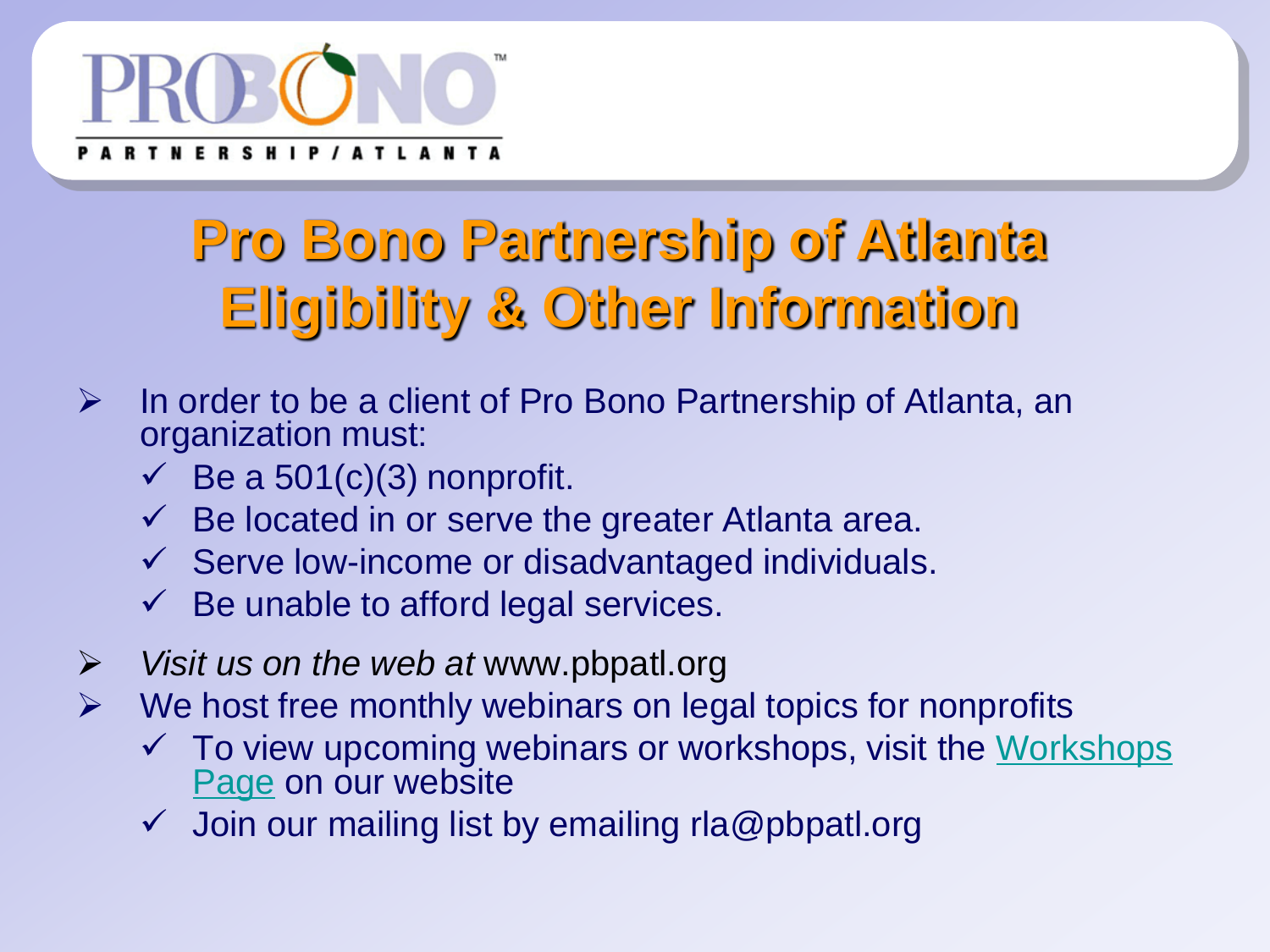

# Legal Information:

 $\checkmark$  This webinar presents general guidelines for Georgia nonprofit organizations and should not be construed as legal advice. Always consult an attorney to address your particular situation.

 © 2017. Pro Bono Partnership of Atlanta, Inc. All rights reserved. No further use, copying, dissemination, distribution or publication is permitted without express written permission of Pro Bono Partnership of Atlanta.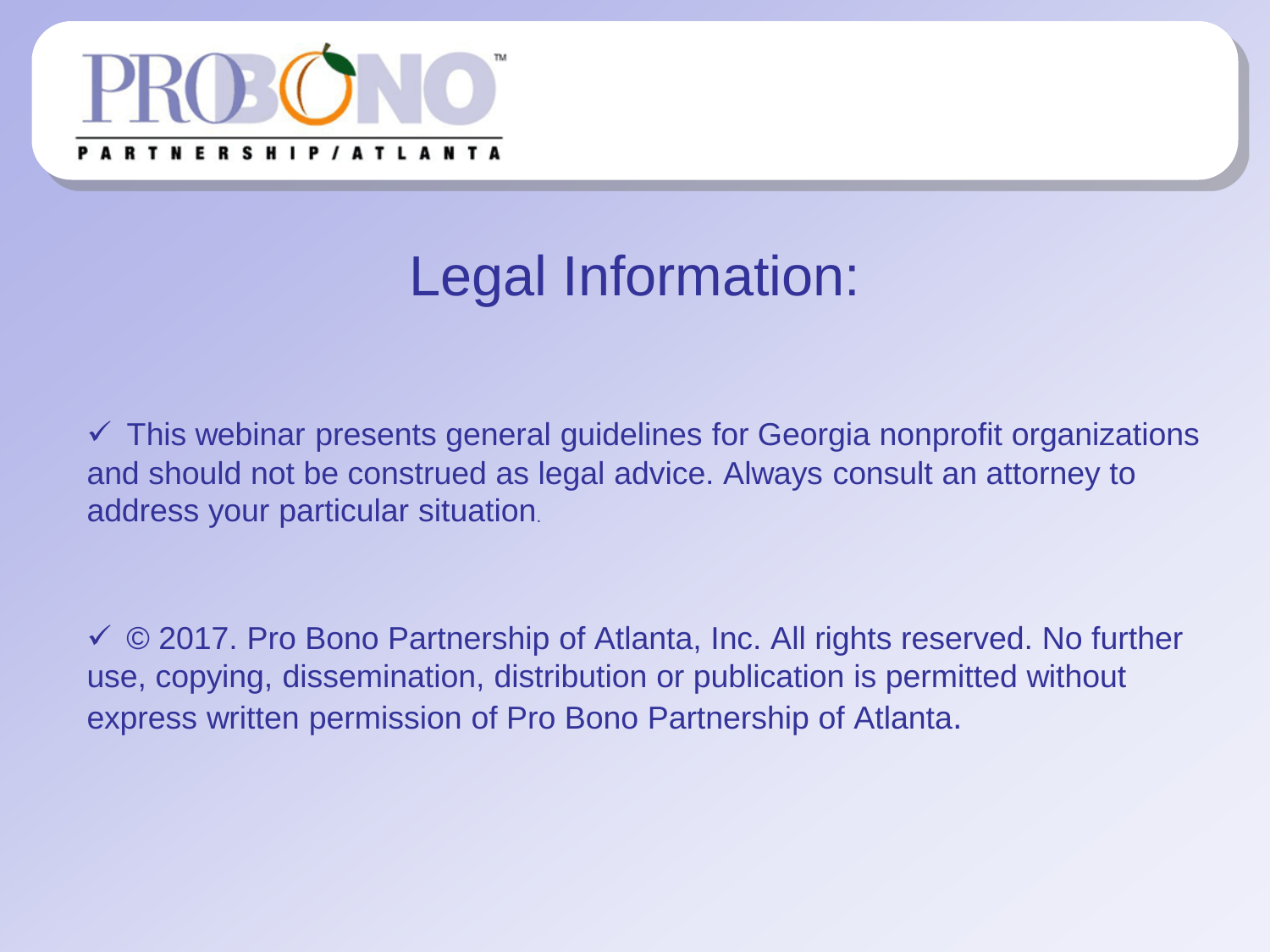



#### Introduction

 This webcast will provide a general overview of the workers' comp system in Georgia, address the requirements for having coverage, and discuss what to do both before and after an accident.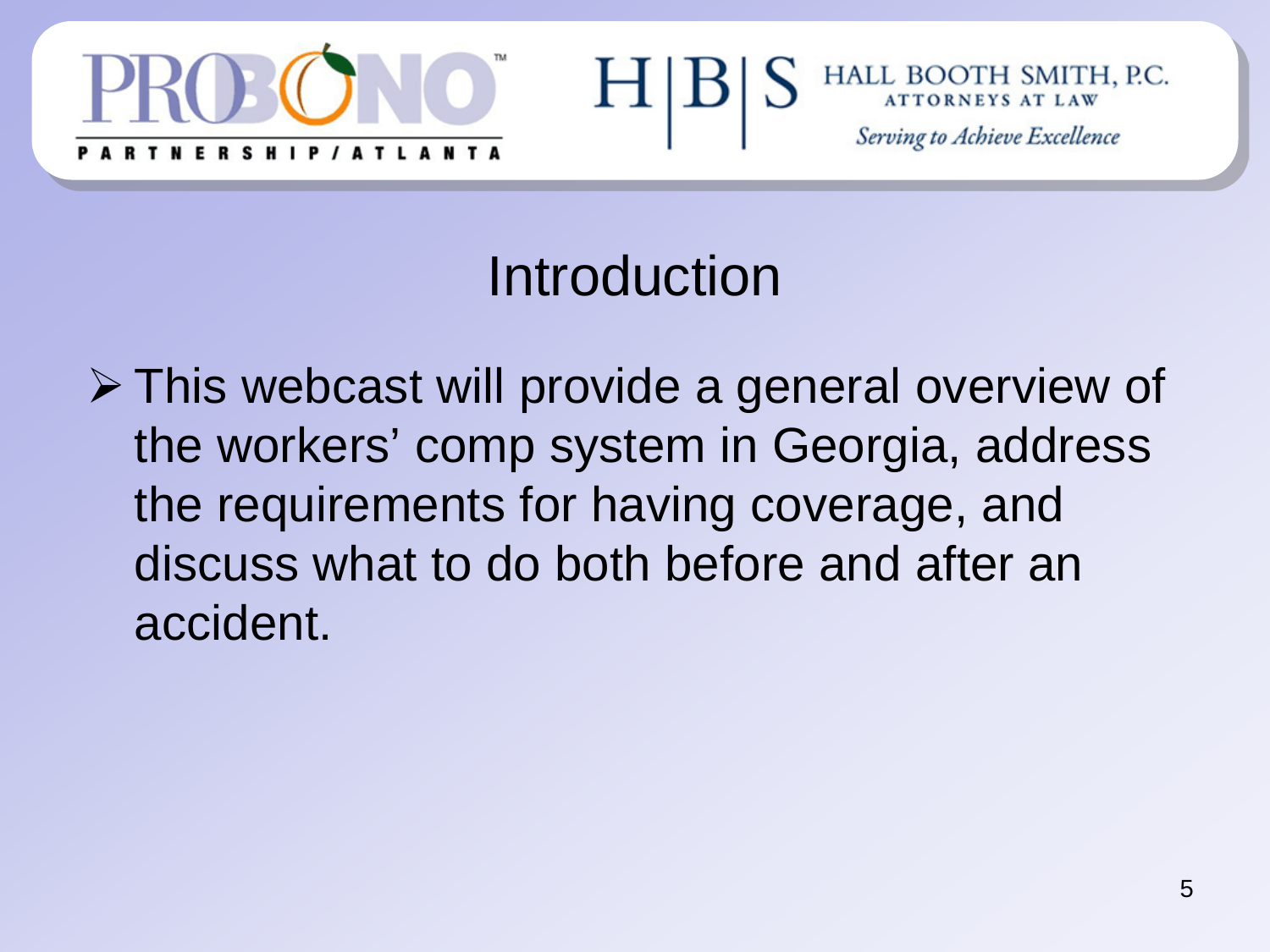



# Workers' Comp Basics

- WC provides income benefits and medical treatment to employees hurt at work.
- $\triangleright$  No-Fault system negligence is not an issue.
- **▶ Trade-Offs to No-Fault system:** 
	- $\checkmark$  Employers pay benefits for any accident.
	- $\checkmark$  But...employees must file a comp claim rather than suing their employer.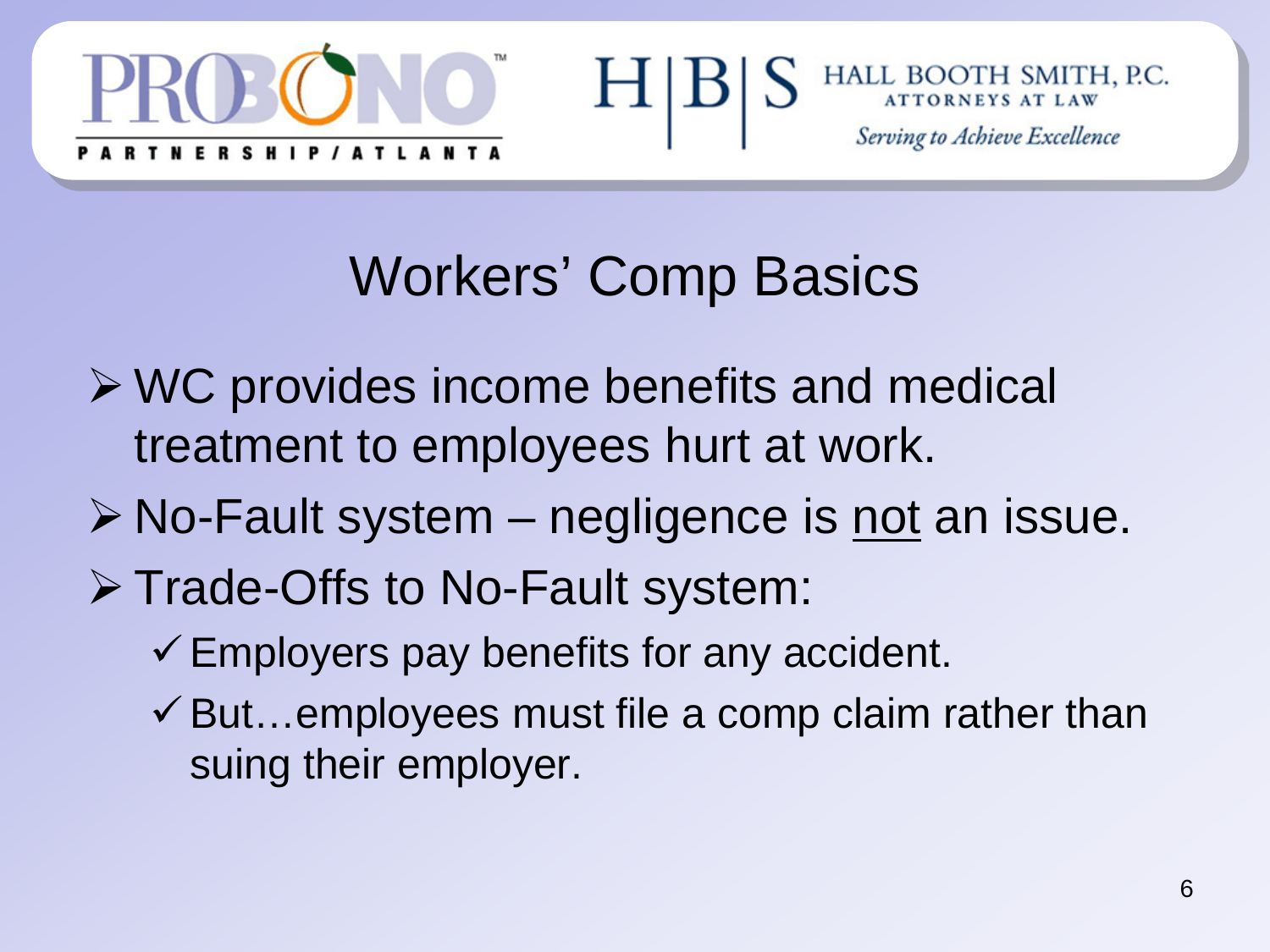



#### Do we need WC insurance?

H

▶ Employers with 3 OR MORE employees are subject to WC laws and must maintain coverage.  $\checkmark$  Few exceptions, e.g. agricultural workers Corporate officers are counted, even if unpaid.  $\checkmark$  Up to 5 officers can "opt out" from being counted.  $\triangleright$  Volunteers are <u>NOT</u> employees.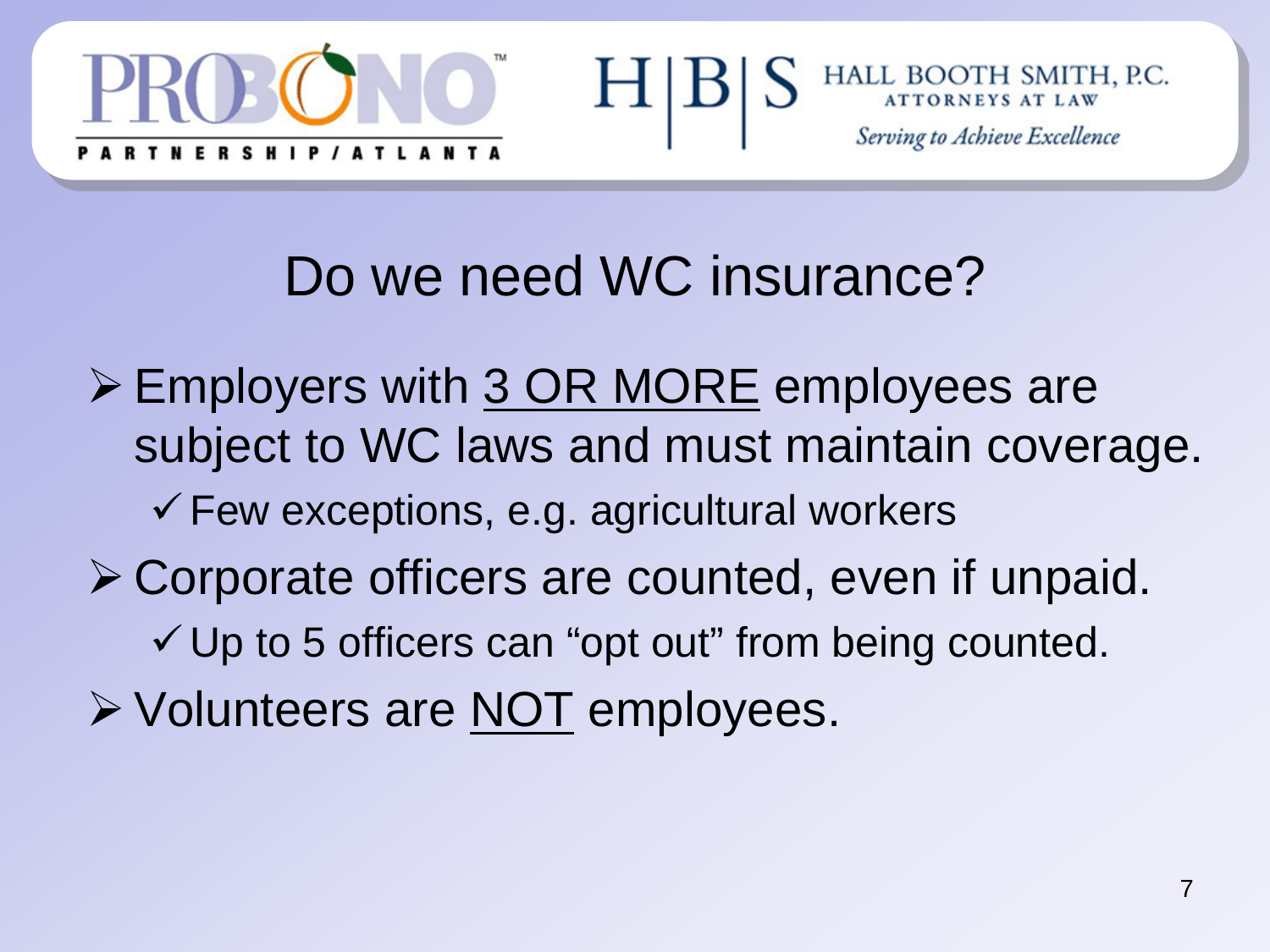



# What if coverage is not required?

H

- Employers that do not need coverage are handled outside the WC system
	- $\checkmark$  An injured employee could sue in court in that situation.
- $\triangleright$  Employers can voluntarily elect to be under the WC system by purchasing coverage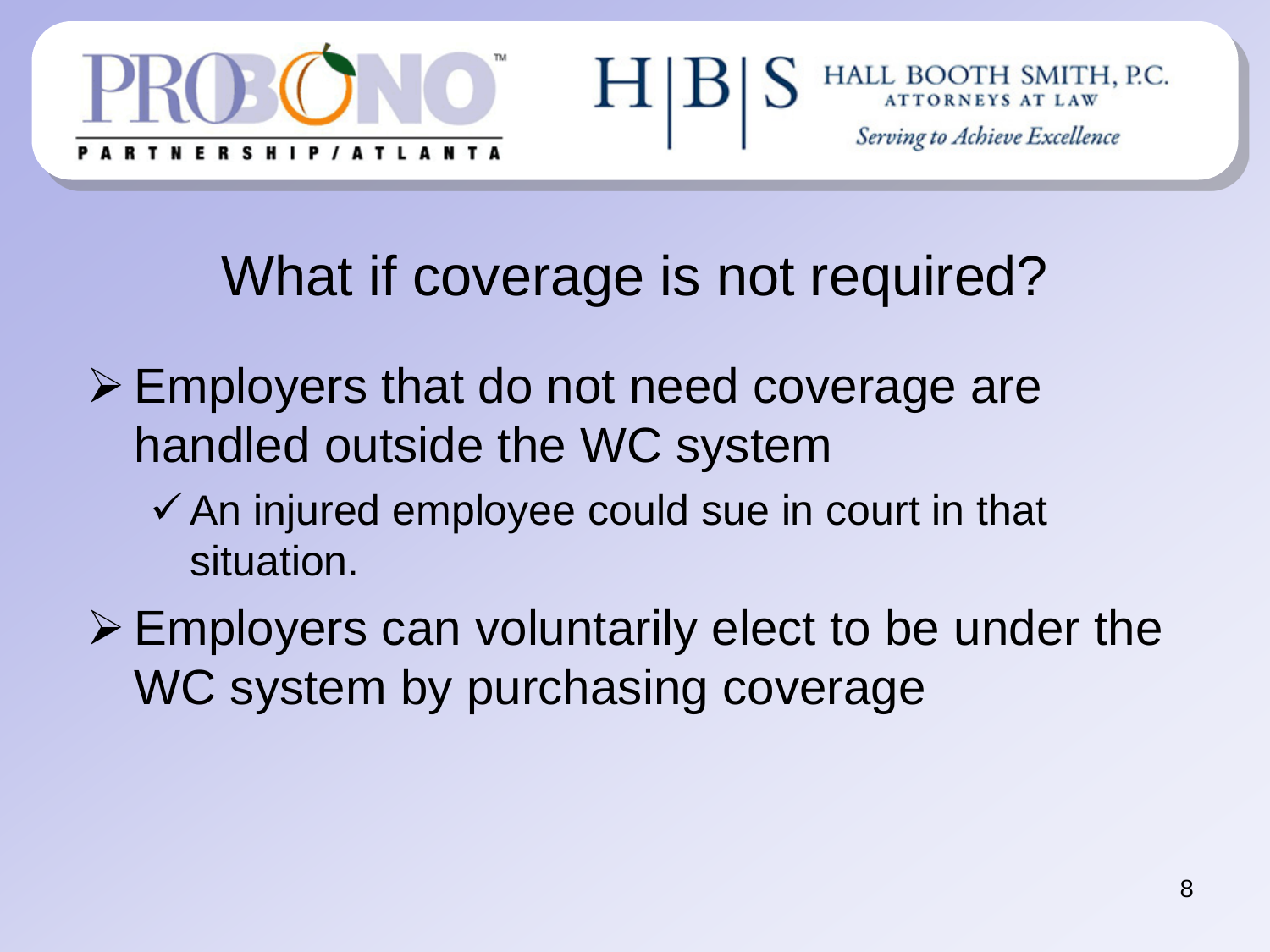



#### What does WC insurance cover?

- All income benefits, medical treatment, rehabilitation benefits, and permanent partial disability benefits.
	- $\checkmark$  No "pain and suffering."
- $\triangleright$  The insurer will also provide a defense attorney if needed.
- $\triangleright$  If WC coverage is not current, the employer must pay out-of-pocket for any benefits.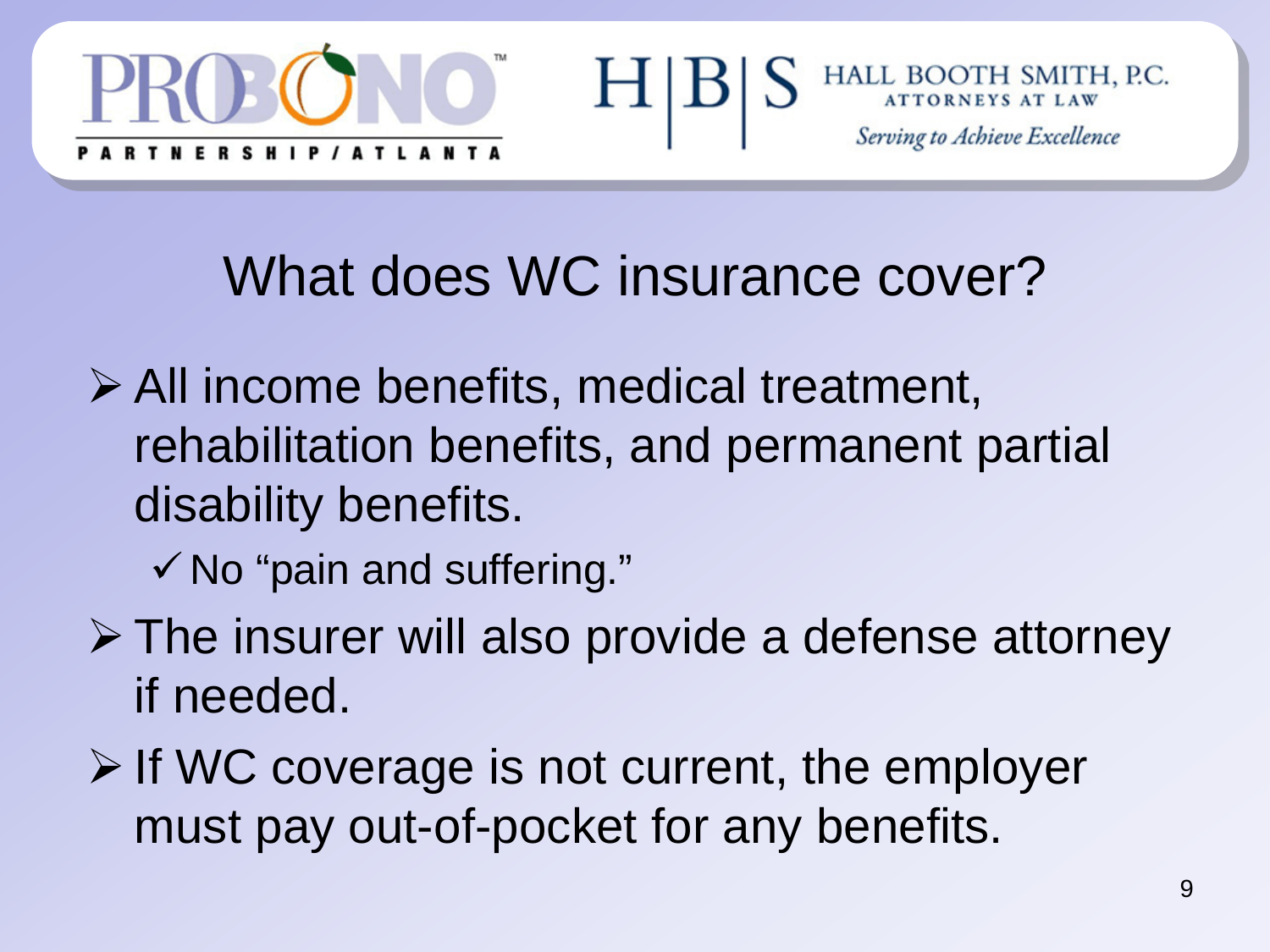



# What injuries are covered?

H

- $\triangleright$  All accidents that are "arising out of and in the course of employment."
	- $\checkmark$  Very fact-specific.
- $\triangleright$  Rule of Thumb:
	- $\checkmark$  If the employee was on the clock, doing their job, it's probably a compensable accident.
- $\triangleright$  Certain injuries have special rules.
	- $\checkmark$  Hernias, Heart Attacks/Strokes, Asbestiosis, etc.
- $\triangleright$  Work-related aggravations of pre-existing conditions are compensable.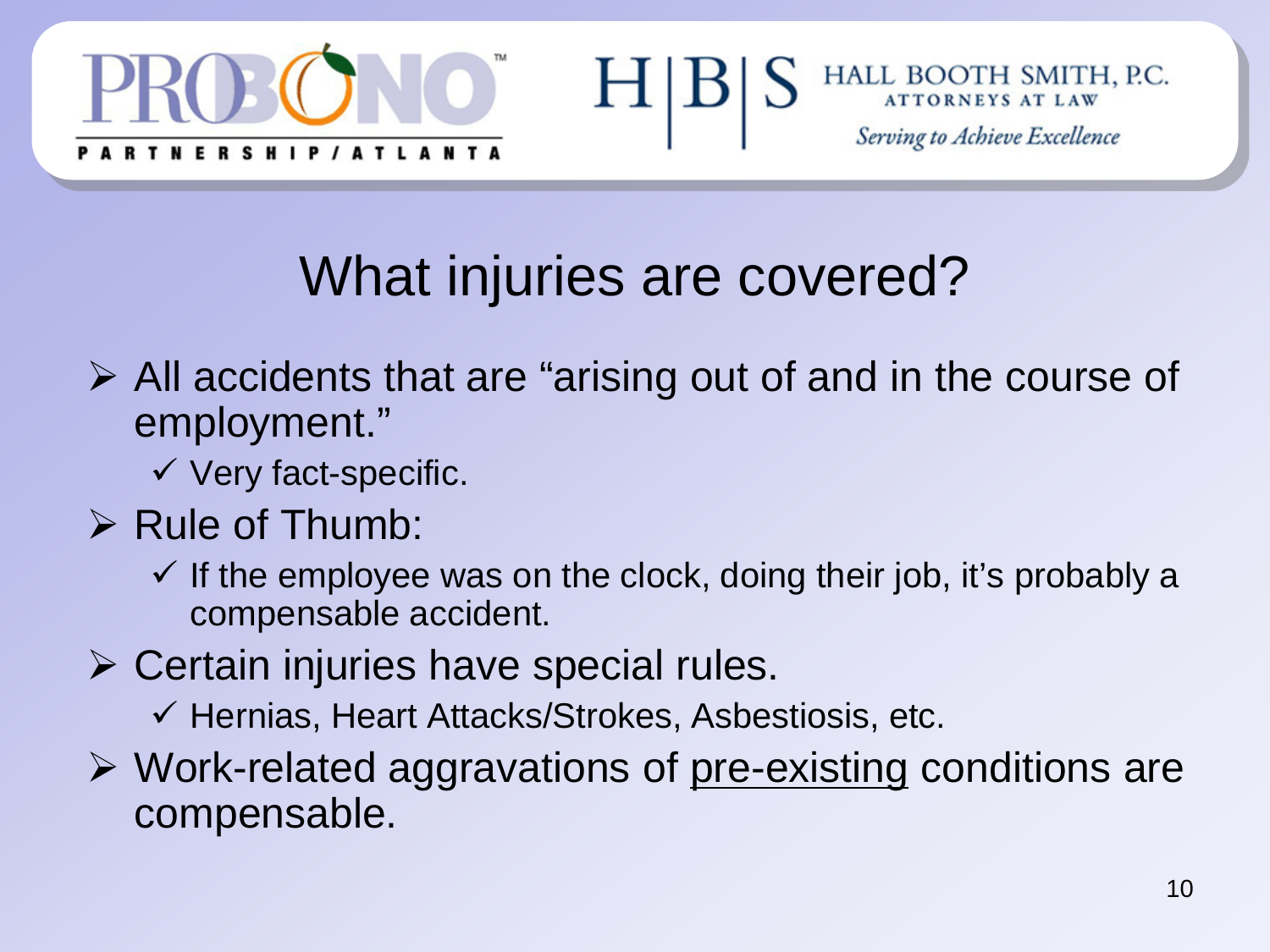



# Reporting Accidents

- $\triangleright$  If an accident happens, the employee must provide notice within 30 days.
- The State Board construes notice very liberally.
- The employer should complete a Form WC-1.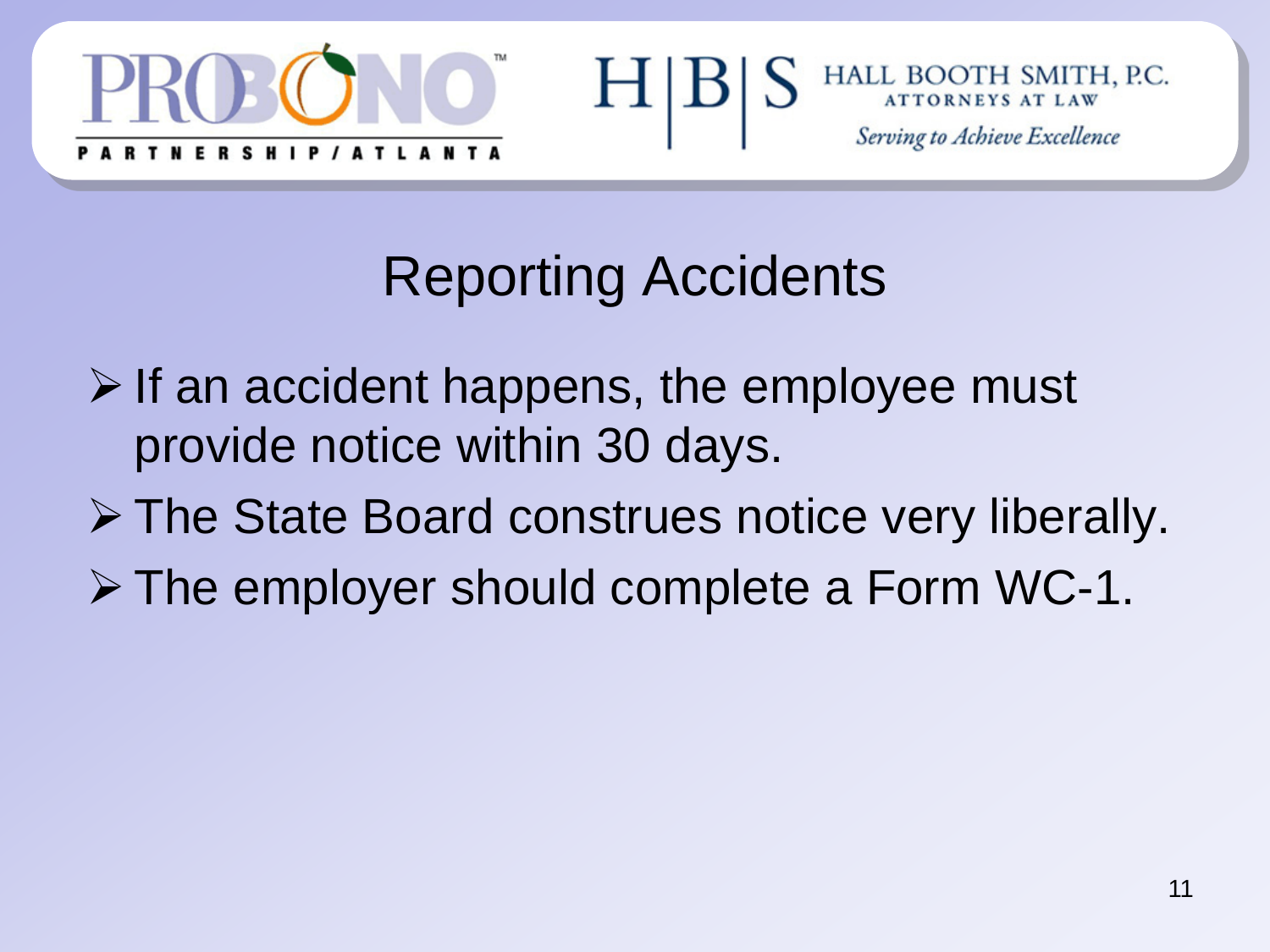



# Investigating a Claim

- Employers can initially "controvert" (challenge) a claim within 21 days from notice.
- Employers have 60 more days after that point to controvert based on their investigation.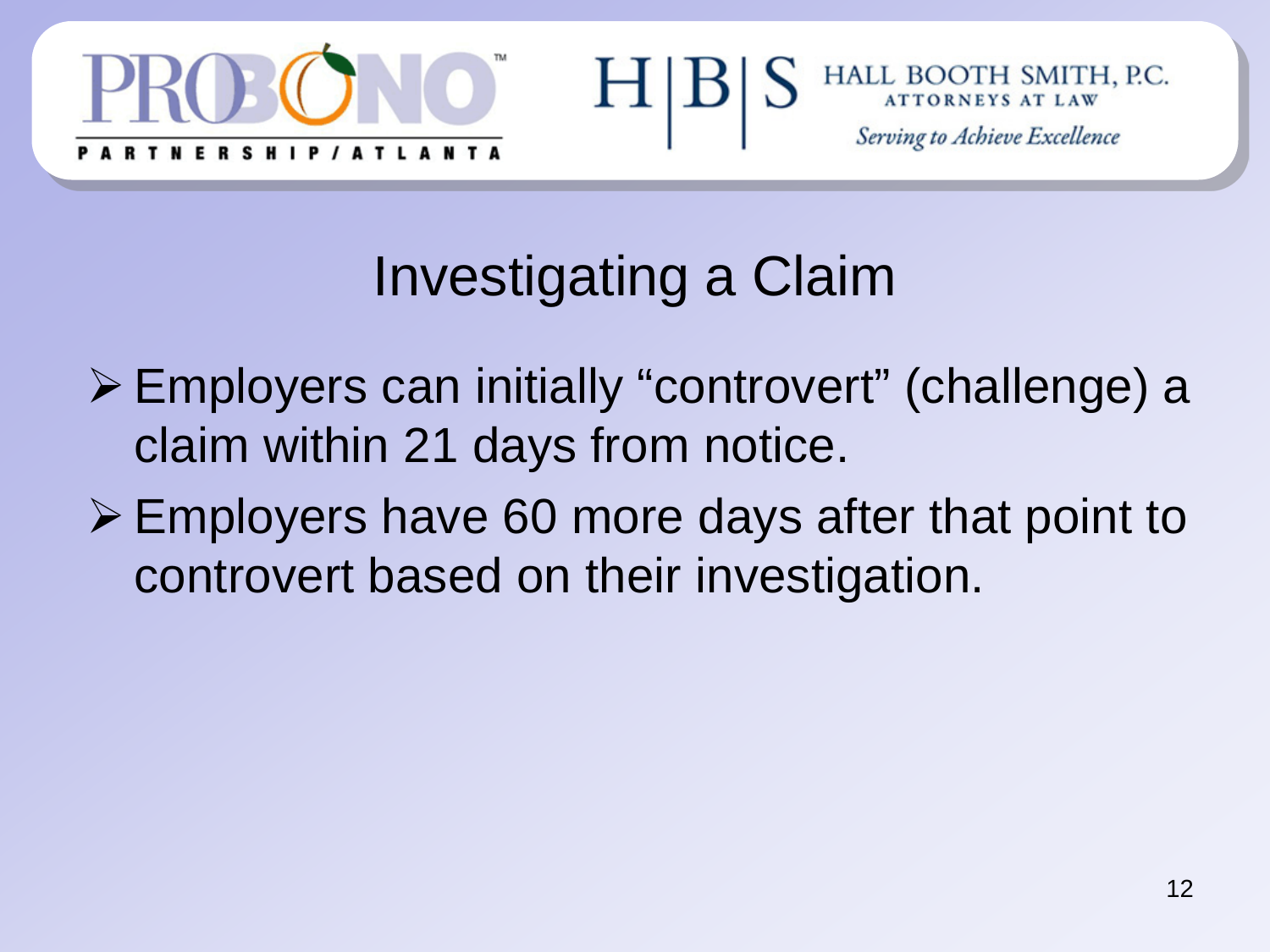



## Accepted Claims

- $\triangleright$  If a claim is accepted, the claimant is entitled to medical treatment from an authorized physician.
- $\triangleright$  Employers must post a panel of 6 physicians including an orthopedic specialist and no more than 2 industrial clinics. Employees must be given the panel after reporting an accident.

 $\checkmark$  Tip: Get them to sign the panel and take a photo of them with it!

- $\triangleright$  If the panel is not valid, the employee can pick any doctor.
- Employees get one "free" change of panel doctors.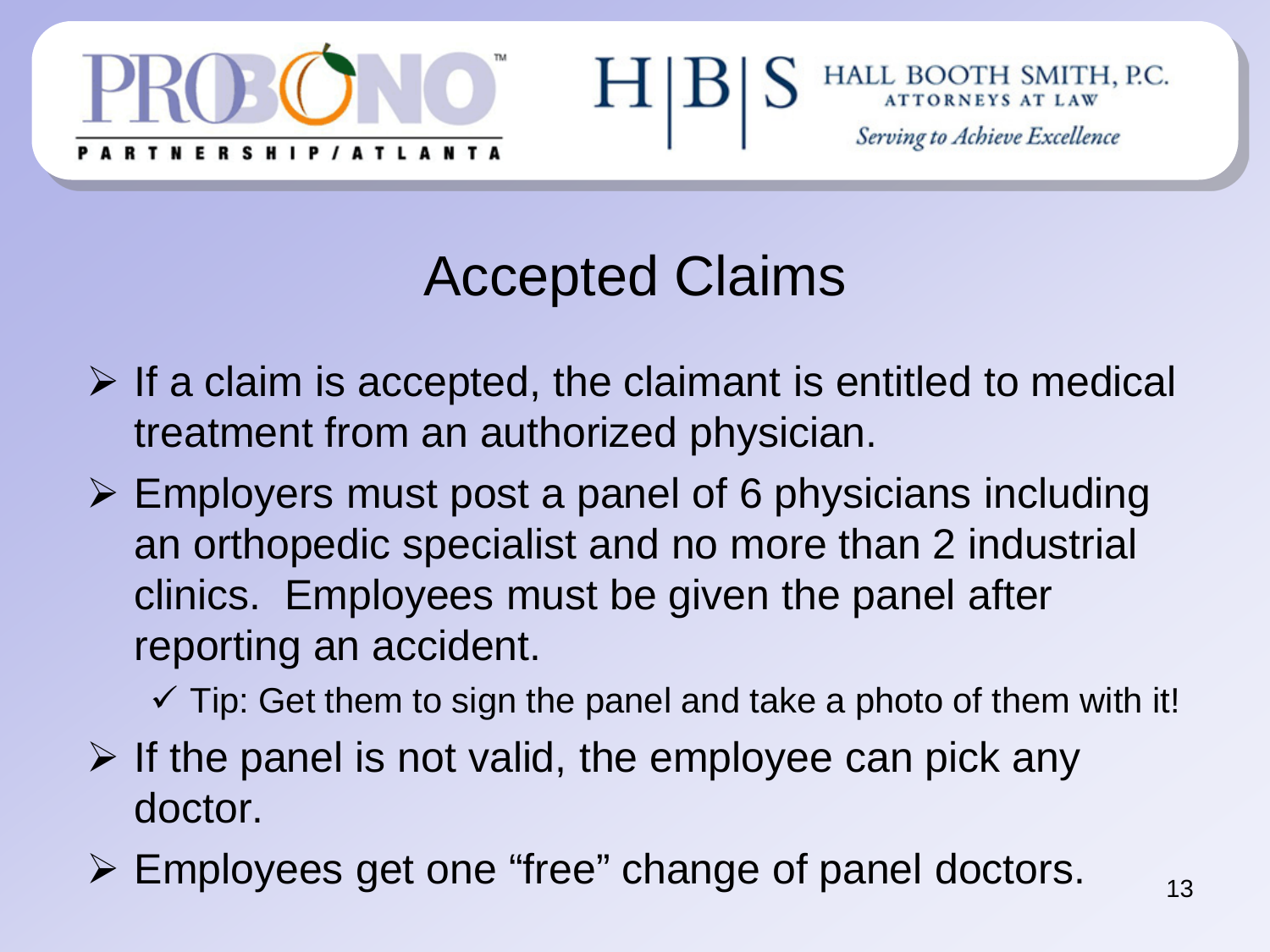



# Medical Benefits

- $\triangleright$  Employers must provide medical care intended to:
	- $\checkmark$  Effect a cure;
	- $\checkmark$  Give relief;
	- $\checkmark$  Return employee to suitable employment.
- $\triangleright$  Employees must cooperate with authorized care or risk losing income benefits.
- $\triangleright$  Medical care related to a work injury is capped at 400 weeks from the date of accident in "non-catastrophic" claims unless there is a settlement resolving medical.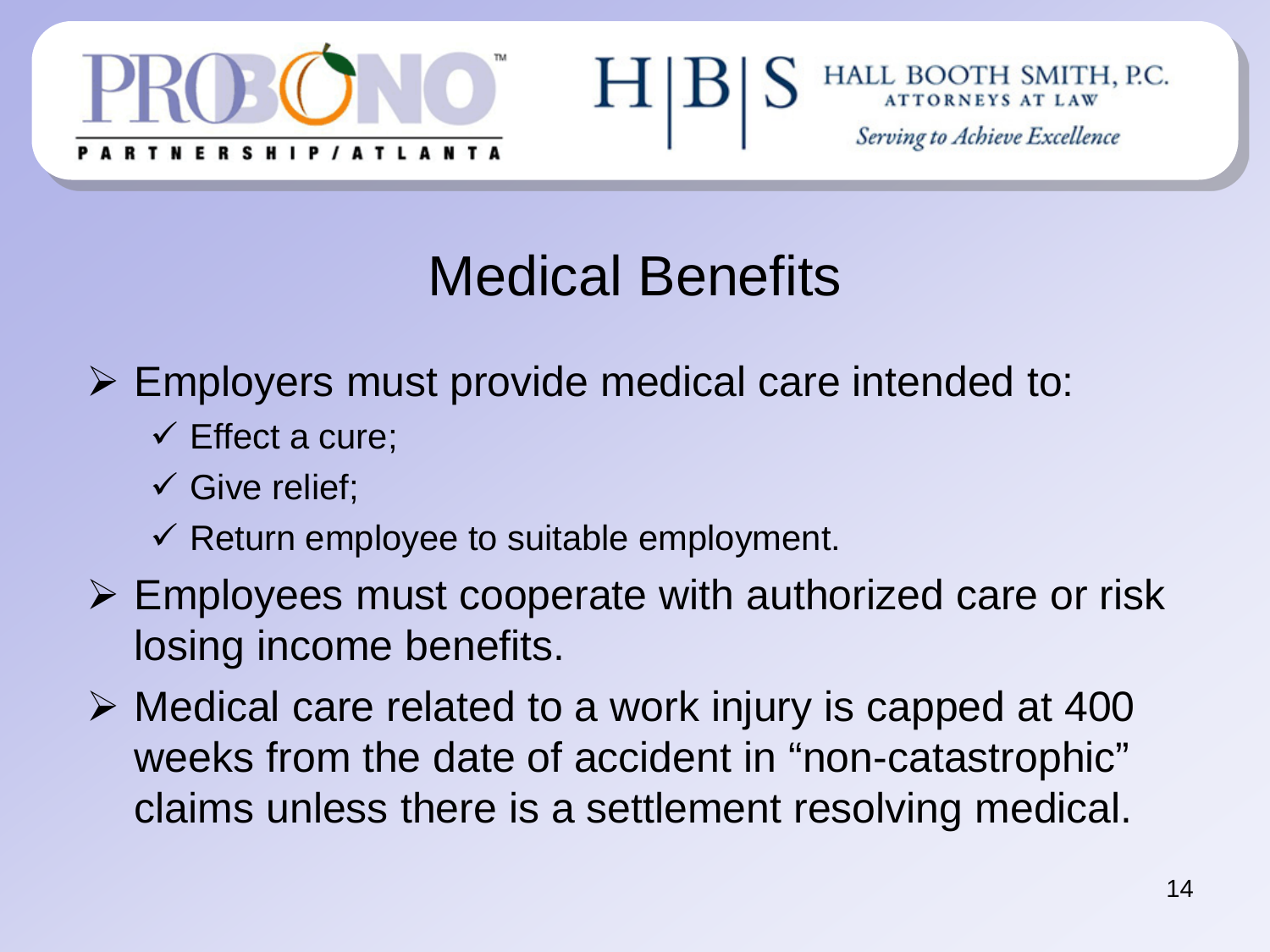



#### Income Benefits

- After an employee misses 7 or more days from work, they are entitled to income benefits.
- $\triangleright$  If an employee then misses 21 consecutive days, they are entitled to benefits for the first 7 days.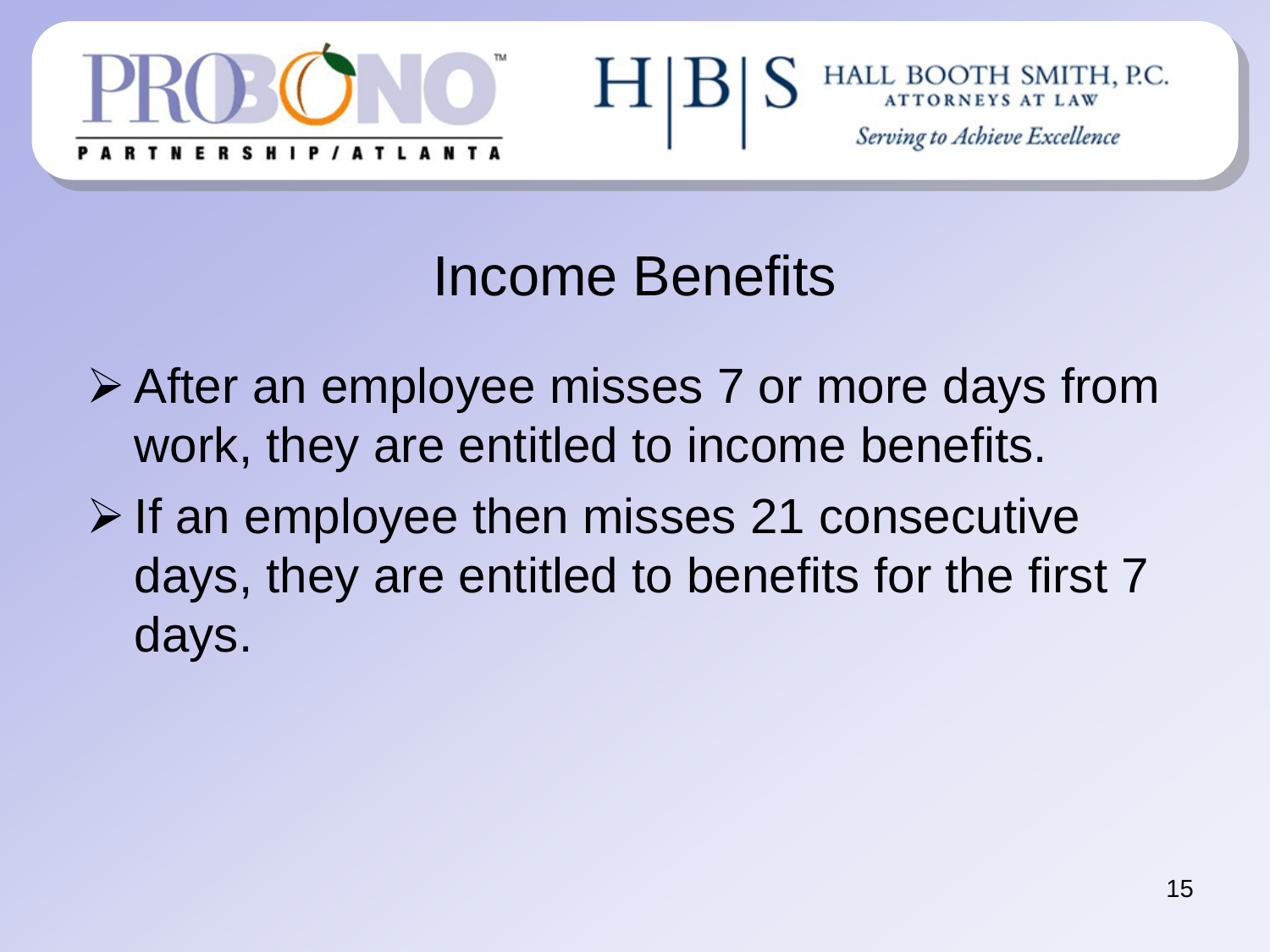



# Types of Income Benefits

H

- Temporary Total Disability (TTD)
	- $\checkmark$  Paid if Employee cannot work at all
	- $\checkmark$  2/3 of 13-week Average Weekly Wage, up to \$575/week
	- $\checkmark$  Max of 400 weeks

#### Temporary Partial Disability (TPD)

- $\checkmark$  Paid if Employee is working but earning less due to injury
- $\checkmark$  2/3 of difference in wages, up to \$383/week
- $\checkmark$  Max of 350 weeks
- $\triangleright$  Benefits can be suspended if the claimant is released to full duty, returns to work, etc.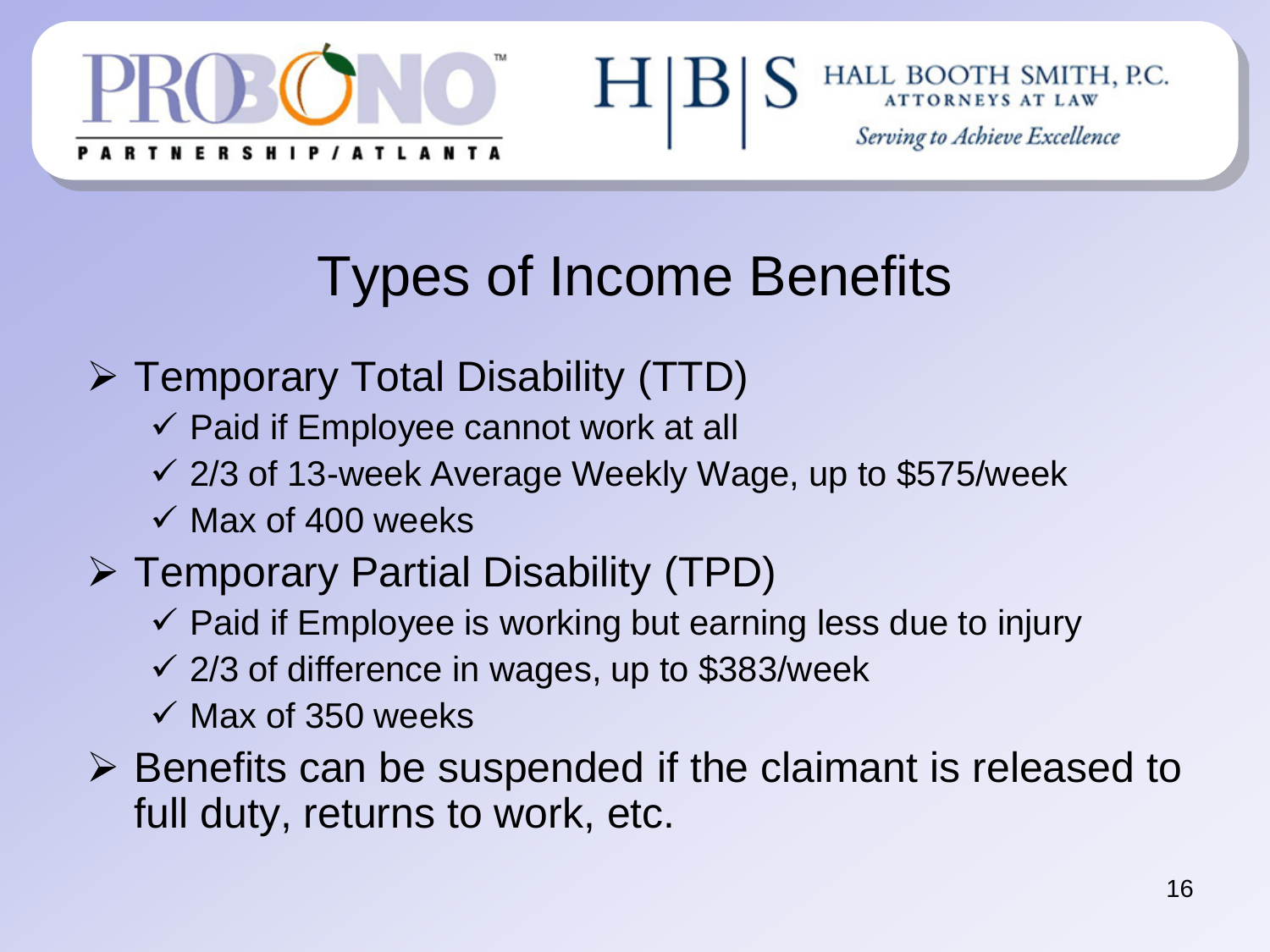



# Permanent Partial Disability Benefits

- Employees are often assigned a permanent impairment rating for an injury.
	- $\checkmark$  E.g. 10% to the right arm.
- $\triangleright$  Benefits are paid at the TTD rate for a specific number of weeks based on the rating and the body part.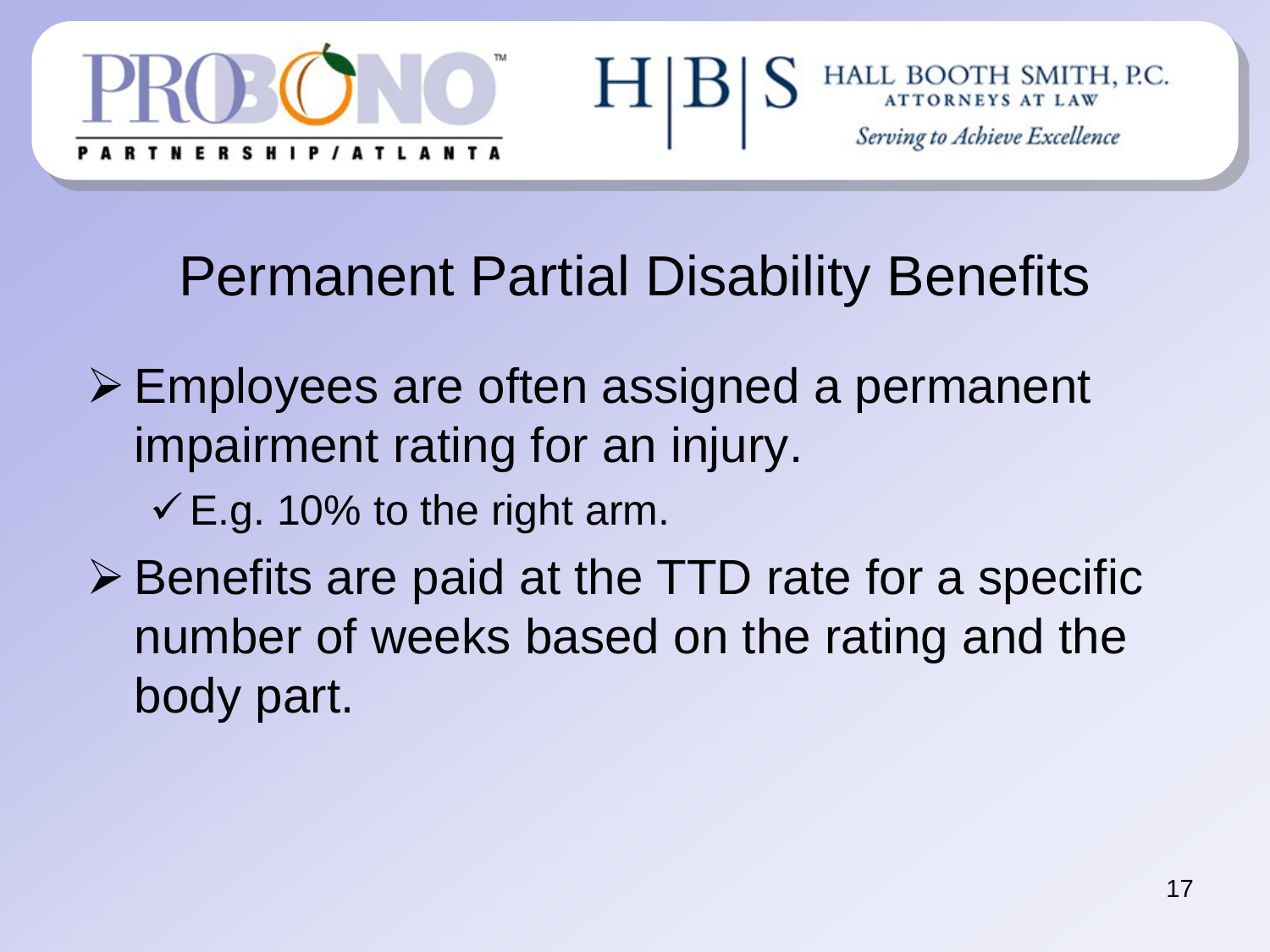



# Catastrophic Injuries

- $\triangleright$  Certain types of injuries are automatically, considered catastrophic, e.g. loss of limb, which entitles the employee to lifetime income benefits.
- $\triangleright$  A claim can also be deemed catastrophic if an employee can show they cannot find work they are qualified for that can be performed within work restrictions.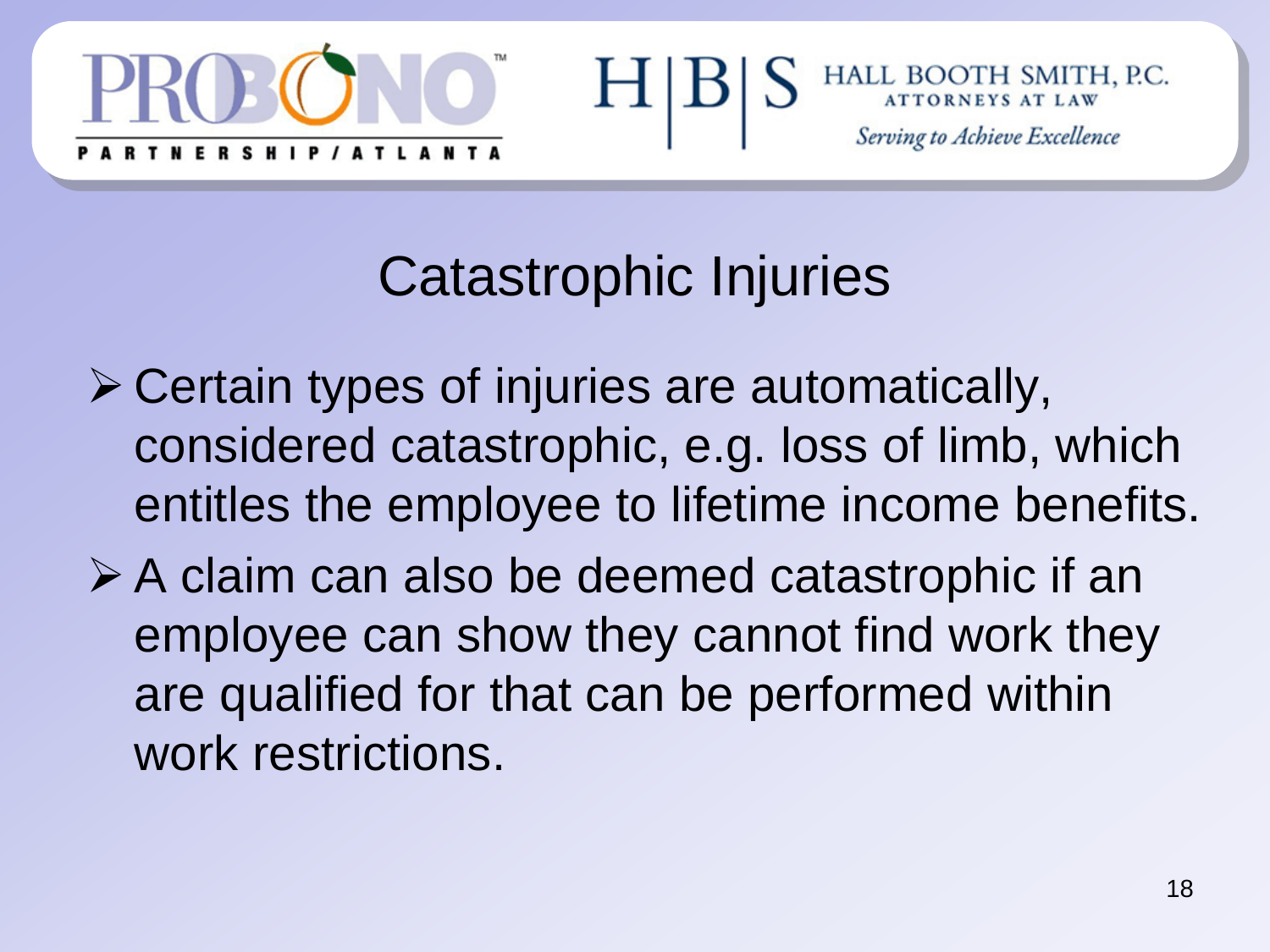



#### Death Benefits

- $\triangleright$  Surviving spouses and dependents can claim death benefits if an employee dies at work.
- **≻ Benefits vary based on age of the spouse and** children at the time of the employee's death.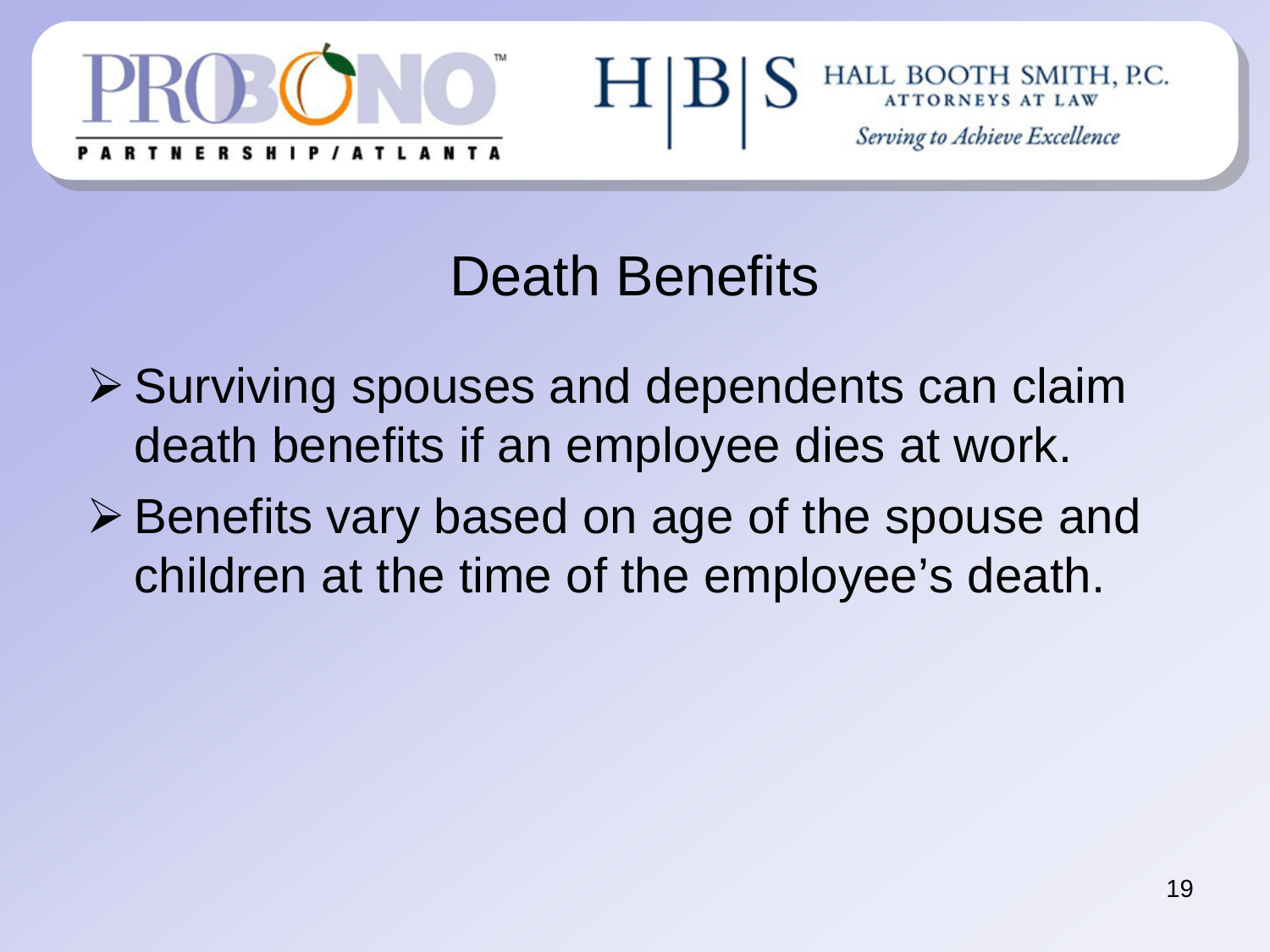



# Suspending Benefits

H

- Income Benefits can be suspended for several reasons, including:
	- $\checkmark$  Employee refusing a suitable light duty job
		- **If receiving benefits, they have to attempt a suitable job** offered to them for at least 8 hours/1 work day.
	- $\checkmark$  Full duty release
	- $\checkmark$  Return to work at a wage equal to or greater than preinjury wages
	- $\checkmark$  Failure to comply with medical treatment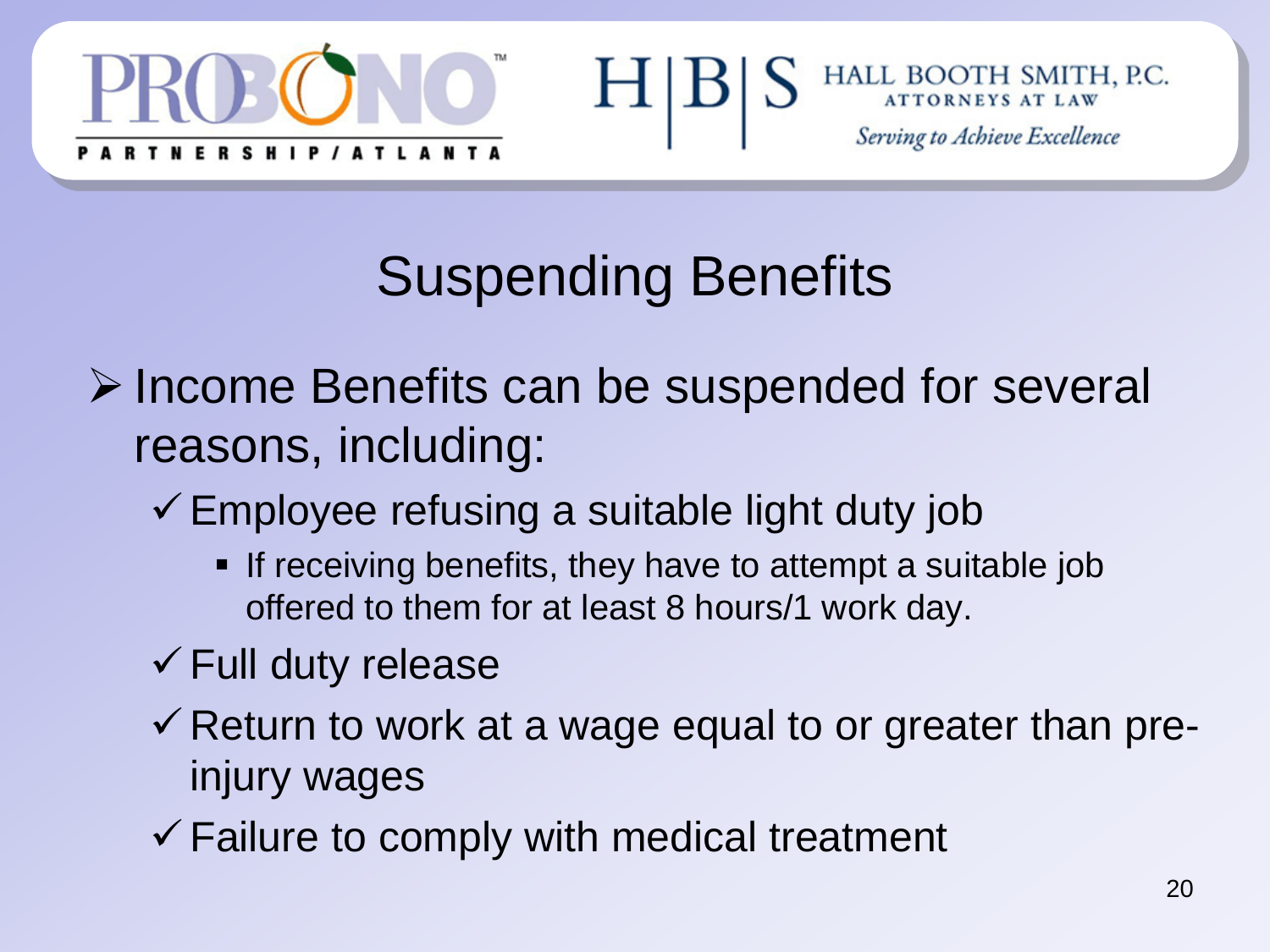



# Litigation

- $\triangleright$  Avoid if possible, but sometimes it is inevitable.
- $\triangleright$  Disputes are heard by an Administrative Law Judge with the State Board of Workers' Compensation.
- $\triangleright$  Hearings can be held over several issues, including:
	- $\checkmark$  Compensability of the entire claim ("all issues")
	- $\checkmark$  Authorization of medical treatment
	- $\checkmark$  Change in condition (whether injury is still the reason for the disability)
	- $\checkmark$  Ftc.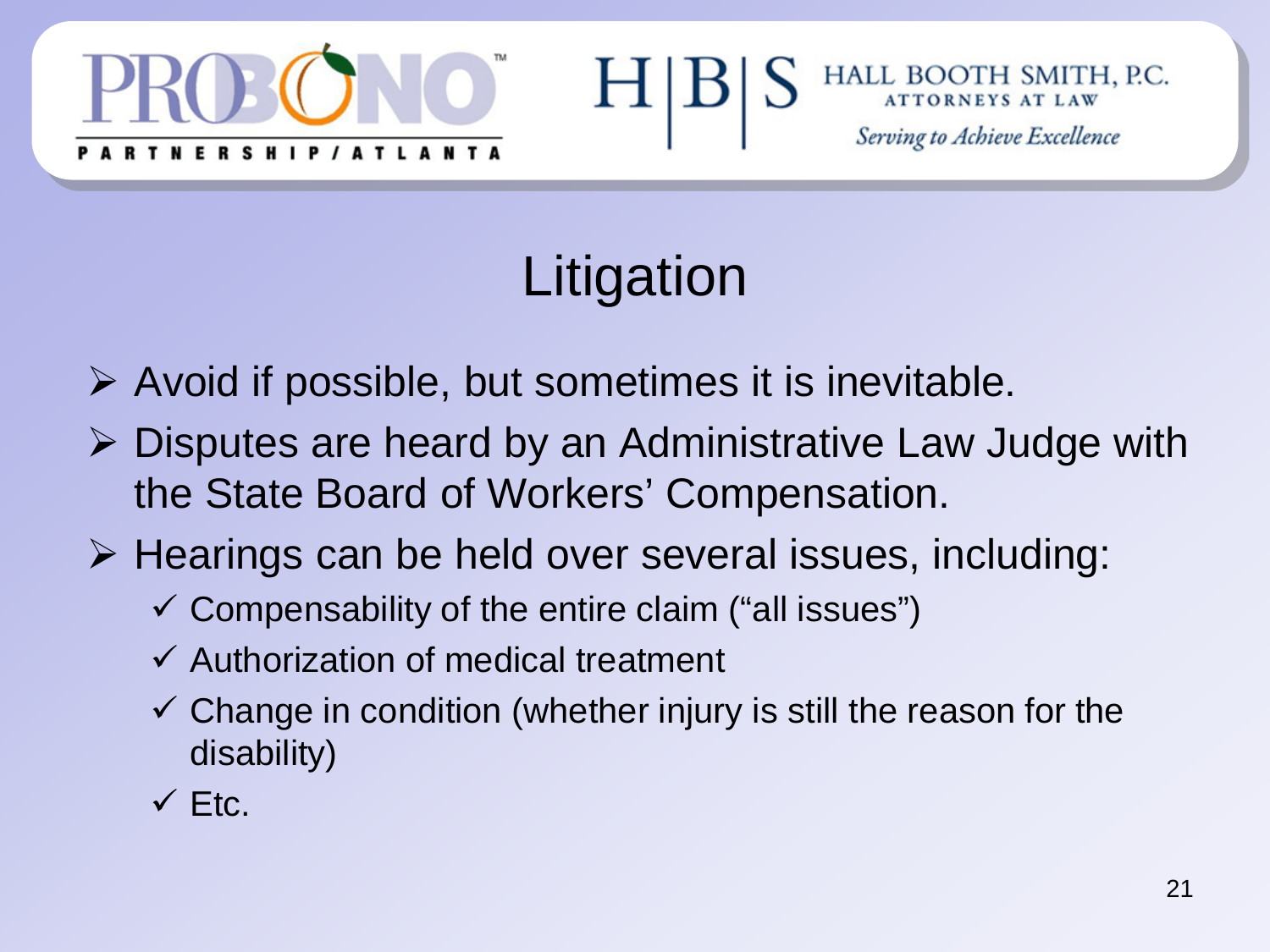



#### **Settlements**

**≻ Most claims end up settling.**  $\triangleright$  The decision to settle is often up to the insurance company.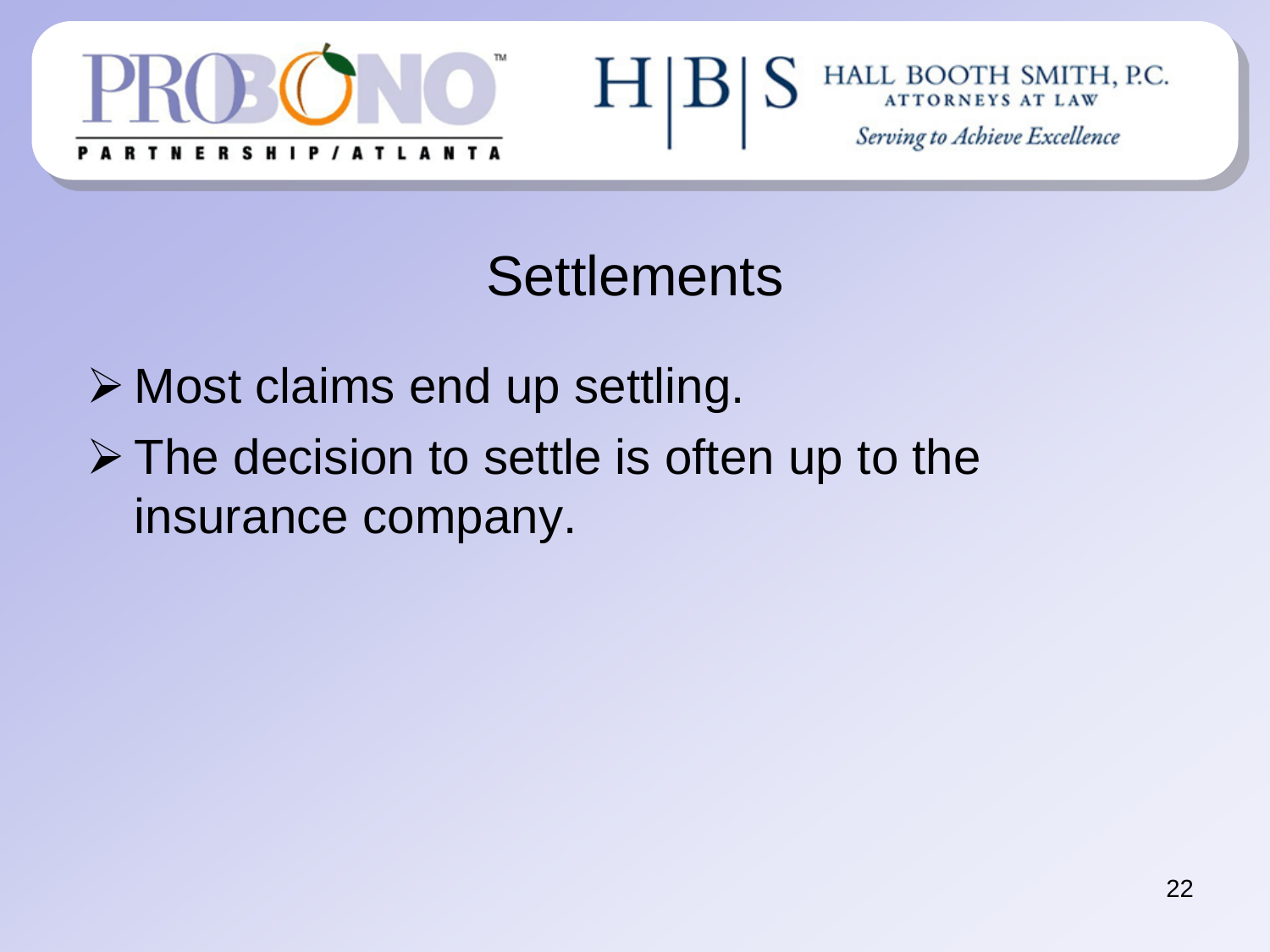



## Conclusion

- **≻ Being a non-profit does not insulate you from** WC issues.
- **≻ Safety First!**
- $\triangleright$  Keep a panel of physicians and make sure your employees know about it.
- $\triangleright$  Communicate with your employees the best way to limit problems is for managers and employees to know how to handle work injuries.